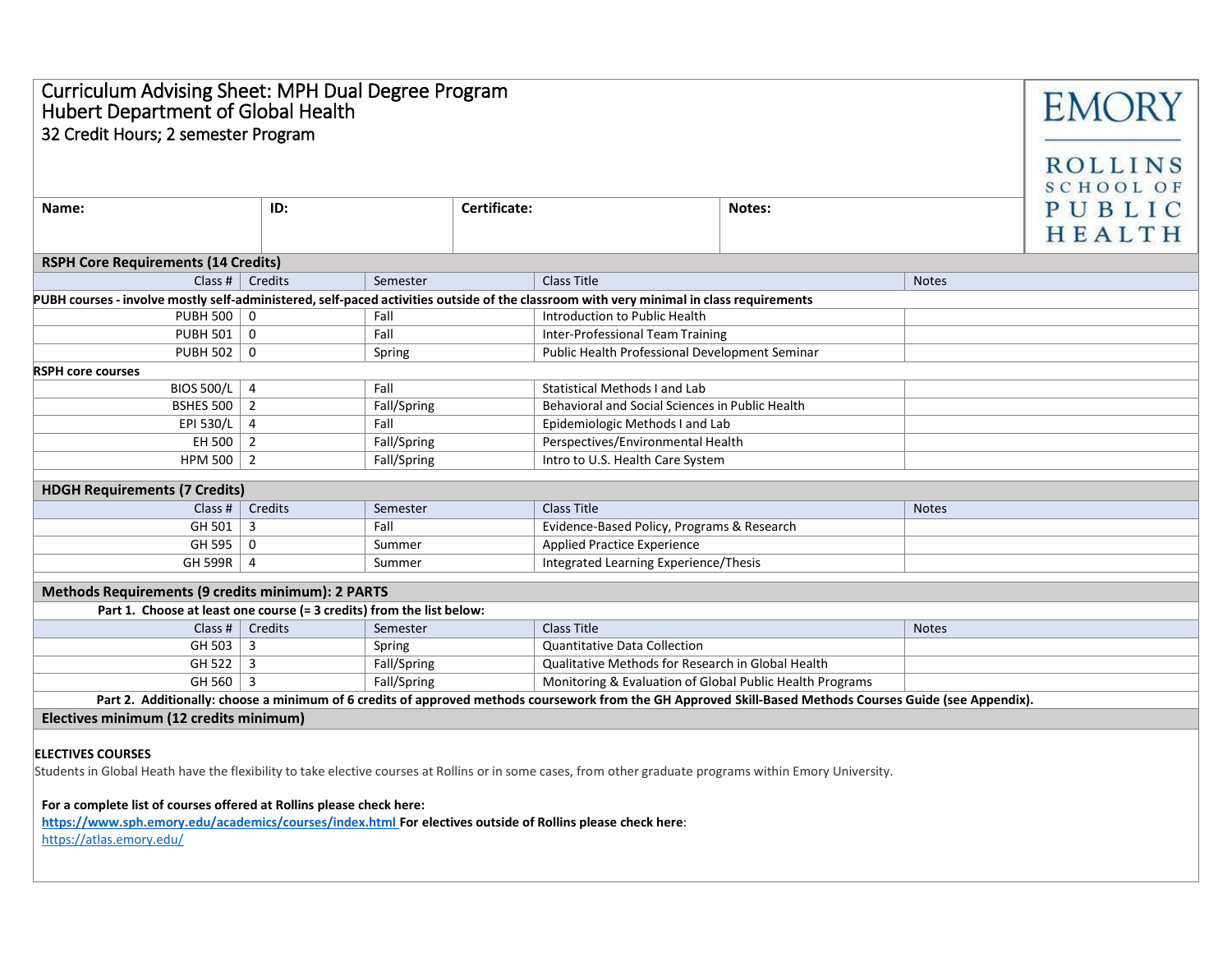| Fall (17-18 credits suggested) |                                                                  |                | Spring (17-18 credits suggested) |                                                            |                |  |
|--------------------------------|------------------------------------------------------------------|----------------|----------------------------------|------------------------------------------------------------|----------------|--|
| Class #                        | <b>Class Title</b>                                               | <b>Credits</b> | Class #                          | <b>Class Title</b>                                         | <b>Credits</b> |  |
| <b>PUBH 500</b>                | Introduction to Public Health                                    | 0              | <b>PUBH 502</b>                  | <b>Public Health Development</b>                           | 0              |  |
| <b>PUBH 501</b>                | <b>Inter-Professional Team Training</b>                          | 0              | <b>GH 595</b>                    | <b>Applied Practice Experience</b>                         | $\mathbf{0}$   |  |
| <b>BIOS 500/L</b>              | <b>Statistical Methods I</b>                                     | 4              | <b>GH 599</b>                    | Integrated Learning Experience/Thesis                      | 4              |  |
| <b>EPI 530/L</b>               | <b>Epidemiological Methods I</b>                                 | 4              |                                  | Methods Coursework-see appendix                            | 6              |  |
| <b>GH 501</b>                  | <b>Evidence Based Policies Programs and Research</b>             | 3              |                                  | <b>Electives</b>                                           | $\overline{2}$ |  |
|                                |                                                                  |                |                                  |                                                            |                |  |
|                                | At least 3 credits of Methods courses recommended                |                |                                  | Remaining methods courses                                  |                |  |
|                                | Methods I requirement (GH 560 or GH 522) – each 3 credits        |                |                                  | Methods I requirement if not completed (GH 503, 522or 560) |                |  |
|                                | Methods II requirement 6 additional credits - see appendix below |                |                                  | Remaining Methods II credit hours                          |                |  |
|                                |                                                                  |                |                                  |                                                            |                |  |
|                                | At least one of the core classes - HPM, BSHES, EH recommended    |                |                                  | Remaining RSPH core classes                                |                |  |
|                                |                                                                  |                |                                  |                                                            |                |  |
|                                |                                                                  |                |                                  |                                                            |                |  |
|                                |                                                                  |                |                                  |                                                            |                |  |
|                                |                                                                  | 16             |                                  |                                                            | 16             |  |
|                                |                                                                  |                |                                  |                                                            |                |  |

|                |                 | Spring (17-18 credits suggested)                           |
|----------------|-----------------|------------------------------------------------------------|
| <b>Credits</b> | Class #         | <b>Class Title</b>                                         |
|                | <b>PUBH 502</b> | <b>Public Health Development</b>                           |
|                | <b>GH 595</b>   | <b>Applied Practice Experience</b>                         |
|                | <b>GH 599</b>   | <b>Integrated Learning Experience/Thesis</b>               |
|                |                 | Methods Coursework- see appendix                           |
|                |                 | <b>Electives</b>                                           |
|                |                 |                                                            |
|                |                 | Remaining methods courses                                  |
|                |                 | Methods I requirement if not completed (GH 503, 522or 560) |
|                |                 | Remaining Methods II credit hours                          |
|                |                 |                                                            |
|                |                 | Remaining RSPH core classes                                |
|                |                 |                                                            |
|                |                 |                                                            |
|                |                 |                                                            |
|                |                 |                                                            |

## **DUAL CHECKLIST:**

Core: □BIOS 500 □EPI 530 □BSHES 500 □EH 500 □HPM 500 □PUBH 500 □PUBH 501 □PUBH 502

Department: GH 501

Methods: GH 503 or GH 522 or GH 560 (3 credits) Additional Methods (6 credits: \_\_\_\_\_\_\_\_\_\_\_\_\_\_\_\_\_\_\_\_\_\_\_\_\_\_\_\_\_\_\_\_\_\_\_\_\_\_\_\_\_\_\_\_\_\_\_\_\_\_\_\_\_\_

□ GH 595 Applied Practice Experience (enrolled) □GH 599R Thesis 4 credits enrolled

□ Signed Thesis Concept Form

□ Total of 32 credits

Total credits: \_\_\_\_\_\_\_\_\_\_\_\_\_\_\_\_\_\_\_\_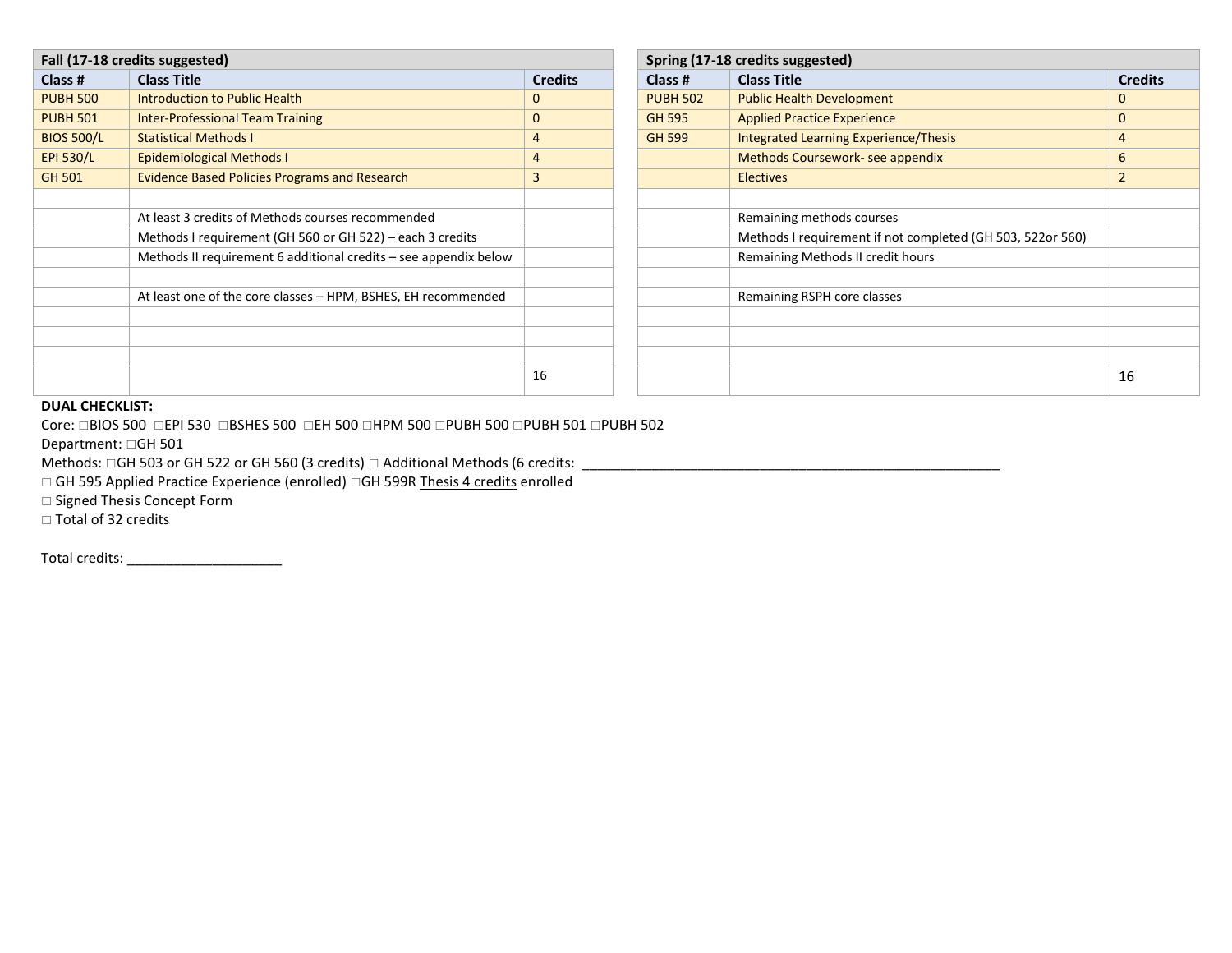| APPENDIX: 2022 GH Approved Skill Based Methods Course Guide |                                  |                                                            |                                                                      |                                                                                                                                                                                                      |  |
|-------------------------------------------------------------|----------------------------------|------------------------------------------------------------|----------------------------------------------------------------------|------------------------------------------------------------------------------------------------------------------------------------------------------------------------------------------------------|--|
| Class #                                                     | Credits                          | Semester                                                   | Class Title                                                          | <b>Notes</b>                                                                                                                                                                                         |  |
| GH 502                                                      | $\overline{2}$                   | Fall                                                       | Introduction to Quantitative Data Collection                         |                                                                                                                                                                                                      |  |
| GH 503                                                      | 3                                | Spring                                                     | <b>Quantitative Data Collection</b>                                  | 1 of the 3 choices of "methods courses" students can take to fulfill Part 1 of the Methods Requirements                                                                                              |  |
|                                                             |                                  |                                                            |                                                                      | -Courses taken to fulfill PART 1 cannot count towards PART 2 of the Methods Requirements.                                                                                                            |  |
| GH 509                                                      | $\overline{2}$                   | Spring                                                     | Translation and Implementation Science                               |                                                                                                                                                                                                      |  |
| GH 510                                                      | $\overline{2}$                   | Spring                                                     | Epidemiological Methods in Humanitarian                              |                                                                                                                                                                                                      |  |
|                                                             |                                  |                                                            | Emergencies                                                          |                                                                                                                                                                                                      |  |
| GH 513                                                      | 3                                | Spring/Fall                                                | Community Based Participatory Action Research                        |                                                                                                                                                                                                      |  |
| GH 514                                                      | $\overline{2}$                   | Spring                                                     | Social and Behavior Change Communication                             |                                                                                                                                                                                                      |  |
| <b>GH 517/EPI</b>                                           | $\overline{2}$                   | Fall                                                       | Case Studies of Infectious Disease Epidemiology                      |                                                                                                                                                                                                      |  |
| 517                                                         |                                  |                                                            |                                                                      |                                                                                                                                                                                                      |  |
| GH 521                                                      | 3                                | Fall                                                       | Program Management                                                   |                                                                                                                                                                                                      |  |
| GH 522                                                      | 3                                | Spring/Fall                                                | Qualitative Methods for Research in Global Health                    | 1 of the 3 choices of "methods courses" students can take to fulfill Part 1 of the Methods Requirements<br>-Courses taken to fulfill PART 1 cannot count towards PART 2 of the Methods Requirements. |  |
| <b>GH 523</b>                                               | 3                                | Fall 2                                                     | Quantitative Data Analysis                                           |                                                                                                                                                                                                      |  |
| <b>GH 524</b>                                               | $\overline{2}$                   | Spring                                                     | Health Systems Performance and Financing:                            |                                                                                                                                                                                                      |  |
|                                                             |                                  |                                                            | Methods and Evidence                                                 |                                                                                                                                                                                                      |  |
|                                                             |                                  |                                                            |                                                                      |                                                                                                                                                                                                      |  |
| <b>GH 525</b>                                               | 3                                | Fall                                                       | Qualitative Data Analysis                                            | Pre-req: GH 522                                                                                                                                                                                      |  |
| GH 529<br>GH 530                                            | $\overline{2}$<br>$\overline{2}$ | Fall                                                       | Water and Sanitation in Developing Countries<br><b>GEMMA Seminar</b> |                                                                                                                                                                                                      |  |
| <b>GH 535/EPI</b>                                           | $\overline{2}$                   | Spring                                                     |                                                                      |                                                                                                                                                                                                      |  |
| 531                                                         |                                  | Spring                                                     | Field Epidemiology                                                   |                                                                                                                                                                                                      |  |
| GH 543                                                      | $\overline{2}$                   | Spring/Fall                                                | Fundamentals of Qualitative Data Analysis                            | Pre-req: GH 522 or Instructor permission                                                                                                                                                             |  |
| <b>GH 544</b>                                               | $\overline{2}$                   | Fall                                                       | Field Trials and Intervention Studies                                |                                                                                                                                                                                                      |  |
| <b>GH 545</b>                                               | 3                                | Spring                                                     | <b>Nutritional Assessment</b>                                        |                                                                                                                                                                                                      |  |
| <b>GH 555</b>                                               | $\overline{2}$                   | Spring                                                     | Proposal Development                                                 |                                                                                                                                                                                                      |  |
| GH 560                                                      | $\overline{\mathbf{3}}$          | Fall/Spring                                                | Monitoring & Evaluation of Global Public Health                      | 1 of the 3 choices of "methods courses" students can take to fulfill Part 1 of the Methods Requirements                                                                                              |  |
|                                                             |                                  |                                                            | Programs                                                             | -Courses taken to fulfill PART 1 cannot count towards PART 2 of the Methods Requirements.                                                                                                            |  |
| <b>GH 568</b>                                               | 3                                | Spring (alternating years- next<br>offered in Spring 2024) | <b>Community Engaged Food Security</b>                               |                                                                                                                                                                                                      |  |
| GH 569                                                      | $2^{\circ}$                      | Fall                                                       | Population Dynamics, International Development<br>and Health         |                                                                                                                                                                                                      |  |
| GH 586                                                      | 3                                | Fall                                                       | <b>Community Health Assessment</b>                                   | Pre-req's: GH 503, GH 522, GH 525, or GH 543.                                                                                                                                                        |  |
| <b>BIOS 501</b>                                             | 4                                | Spring                                                     | <b>Statistical Methods II</b>                                        |                                                                                                                                                                                                      |  |
| <b>BIOS 502</b>                                             | 4                                | Fall                                                       | <b>Statistical Methods III</b>                                       | Pre-req: BIOS 500 and 501                                                                                                                                                                            |  |
| <b>BIOS 522</b>                                             | $\overline{2}$                   | Fall                                                       | <b>Survival Analysis Methods</b>                                     | Pre-req: BIOS 508, BIOS 509, BIOS 512, and BIOS 513 or instructor permission                                                                                                                         |  |
| <b>BIOS 544</b>                                             | $\overline{2}$                   | Fall                                                       | Introduction to R                                                    | Pre-req: BIOS 500 and BIOS 501                                                                                                                                                                       |  |
| <b>BIOS 550</b>                                             | $\overline{2}$                   | Spring                                                     | <b>Sampling Applications</b>                                         | Pre-req: BIOS 501 or BIOS 506                                                                                                                                                                        |  |
| EH 515                                                      | $\overline{2}$                   | Spring (alternating years)                                 | Air Quality in the Urban Environment: A Survey of                    |                                                                                                                                                                                                      |  |
|                                                             |                                  | (Next Offering                                             | Research Methods and Recent Findings                                 |                                                                                                                                                                                                      |  |
| <b>EH 524</b>                                               | $\overline{2}$                   | Fall                                                       | <b>Risk Assessment</b>                                               |                                                                                                                                                                                                      |  |
| <b>EH 527</b>                                               | $\overline{2}$                   | Spring                                                     | Biomarkers and Environmental Public Health                           |                                                                                                                                                                                                      |  |
| EH 530                                                      | $\overline{2}$                   | Spring                                                     | Environmental and Occupational Epidemiology                          |                                                                                                                                                                                                      |  |
| <b>EH 548</b>                                               | 3                                | Spring                                                     | Research Methods for Studies of Water and Health                     |                                                                                                                                                                                                      |  |
| EHS 747/<br><b>EPI 747</b>                                  | $2^{\circ}$                      | Fall                                                       | Advanced Environmental Epidemiology                                  | Pre-req: EPI 530, BIOS 500, BIOS 501; Preferred: EPI 539, 540 or 545 or instructor permission                                                                                                        |  |
| <b>EHS 750</b>                                              | 3                                | Spring                                                     | Environmental Determinants of Infectious Disease                     |                                                                                                                                                                                                      |  |
| <b>EHS 760</b>                                              | $\overline{2}$                   | Spring                                                     | Advanced Risk Assessment                                             | Pre-req: EH 524                                                                                                                                                                                      |  |
| <b>EPI 533</b>                                              | $\mathbf{1}$                     | Spring                                                     | Programming in SAS                                                   | 7-week first session                                                                                                                                                                                 |  |